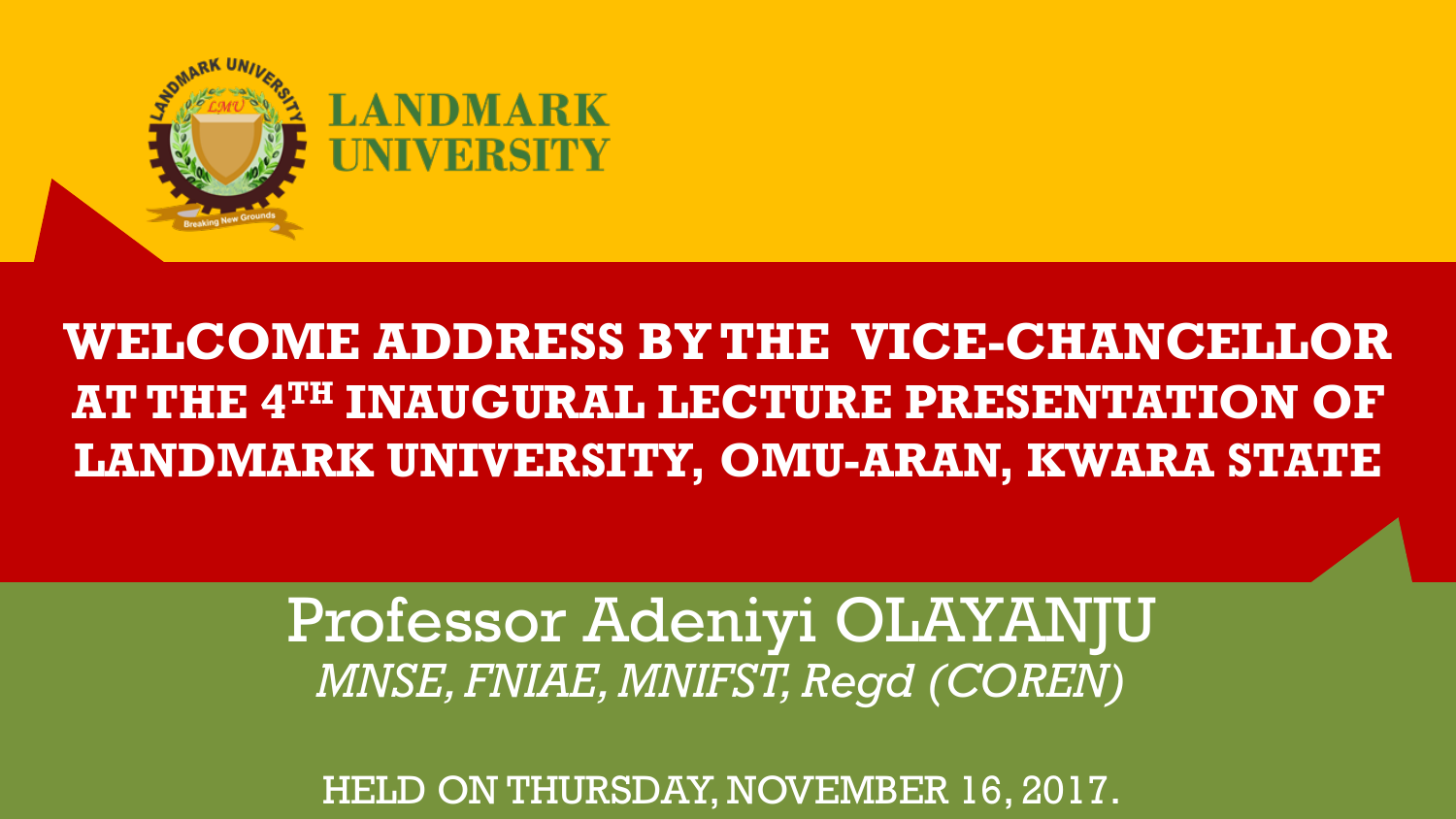

# PROTOCOLS

- THE CHANCELLOR AND CHAIRMAN, BOARD OF REGENTS, LANDMARK UNIVERSITY, DR. DAVID OYEDEPO; *FNAE*
- THE VICE-PRESIDENT (EDUCATION), LIVING FAITH CHURCH WORLDWIDE, PASTOR (MRS.) FAITH OYEDEPO;
- THE ESTEEMED MEMBERS OF THE BOARD OF REGENTS, LANDMARK UNIVERSITY;
- THE EDUCATION SECRETARY, LIVING FAITH CHURCH WORLDWIDE, PROFESSOR BRIDGET SOKAN;
- THE REGISTRAR, LANDMARK UNIVERSITY, DR. AZUBUIKE EZENWOKE
- OTHER PRINCIPAL OFFICERS OF THE UNIVERSITY
- THE INAUGURAL LECTURER, PROFESSOR O.M. BAMIRO
- DEAN, COLLEGE OF AGRICULTURAL SCIENCES (DCAS)
- DEANS OF COLLEGES, POSTGRADUATE SCHOOL AND STUDENT AFFAIRS
- $\Box$  DIRECTORS OF CENTRES AND SERVICES
- MEMBERS OF SENATE, LANDMARK UNIVERSITY;
- D MEMBERS OF THE UNIVERSITY COMMUNITY
- MEMBERS OF THE BAMIRO'S FAMILIES
- INVITED SPECIAL AND ESTEEMED GUESTS;
- **Q** KINGS AND OUEENS, LANDMARK UNIVERSITY;
- LADIES AND GENTLEMEN OF THE PRESS;
- DISTINGUISHED LADIES AND GENTLEMEN.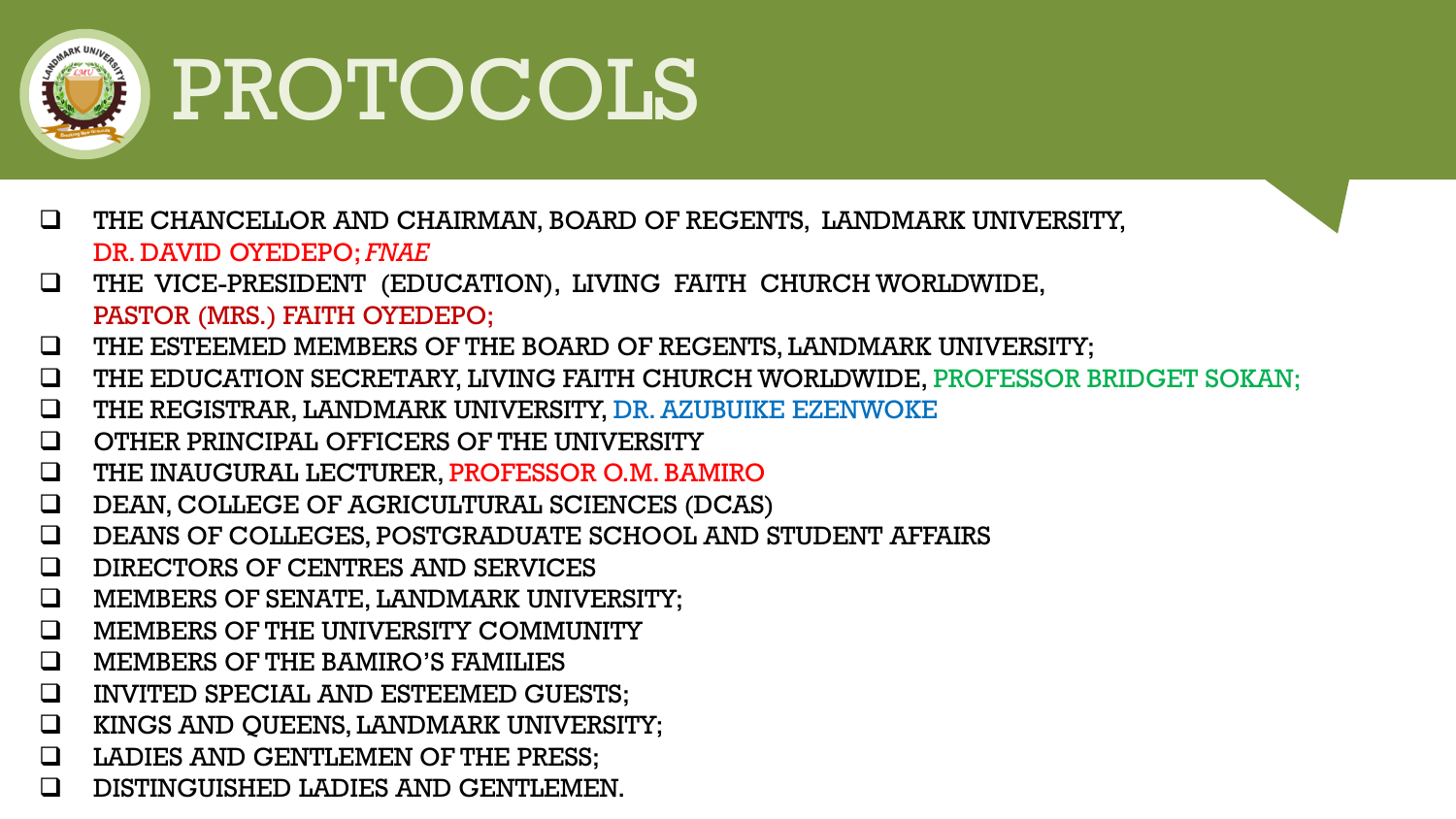

 $\Box$ I am extremely delighted to welcome you to the  $4^{\text{th}}$ Inaugural Lecture of our "amazing" Landmark University titled:

## *"ROADMAP TO CANAAN:*

*PRODUCTION EFFICIENCY AND INTEGRATION IN AGRIBUSINESS"*

 $\Box$  Being delivered today, 16<sup>th</sup> November 2017, by Professor O. M. Bamiro of the College of Agricultural Sciences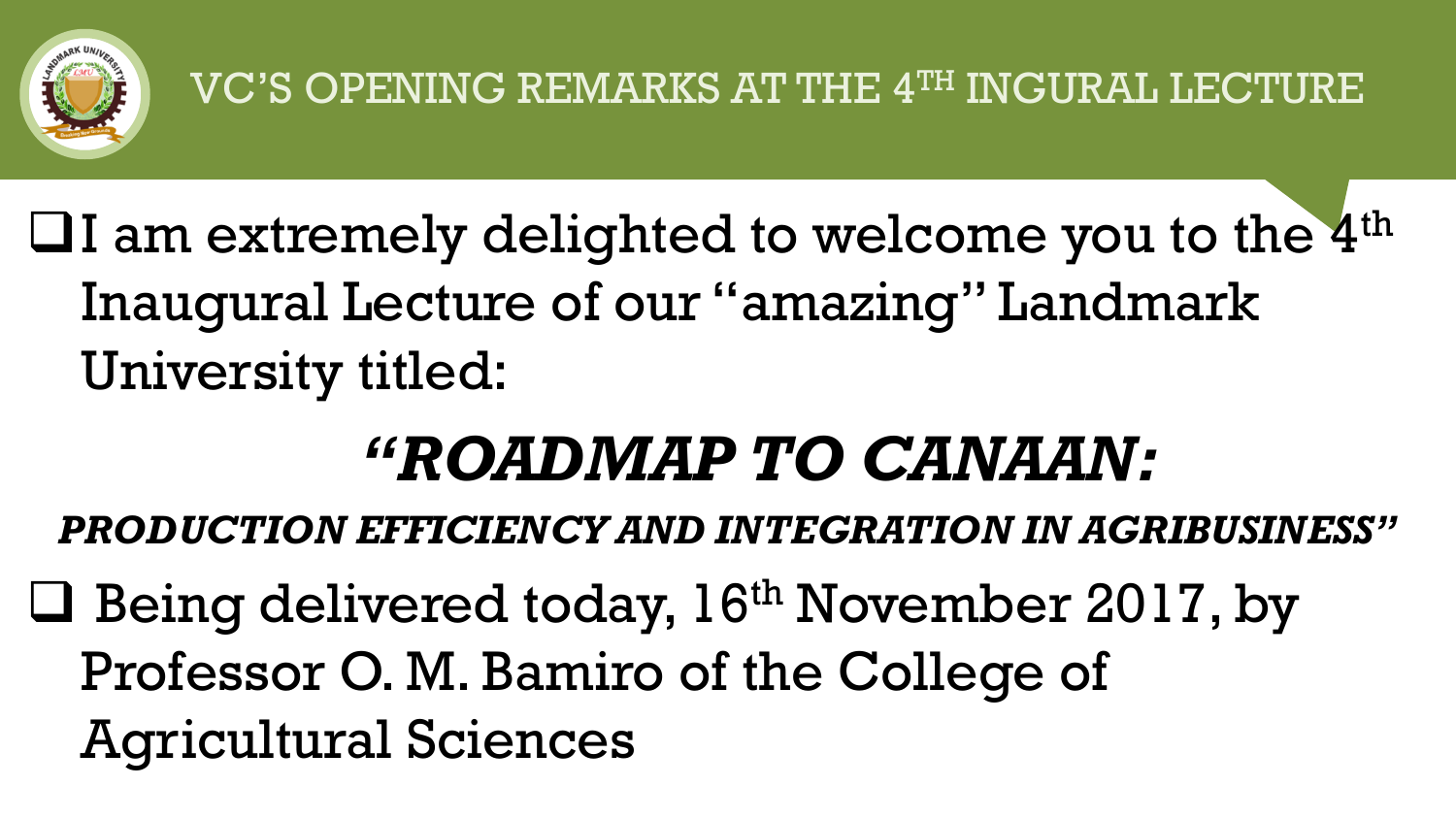

#### VC'S OPENING REMARKS AT THE 4TH INGURAL LECTURE

#### $\Box$ This is the fourth (4th) Inaugural Lecture from Landmark University







1<sup>ST</sup> - PROF. G.O. AGBAJE 2<sup>ND</sup> - PROF. O.O. OSEMWINGE 3<sup>RD-</sup> ENGR. PROF. M. OKI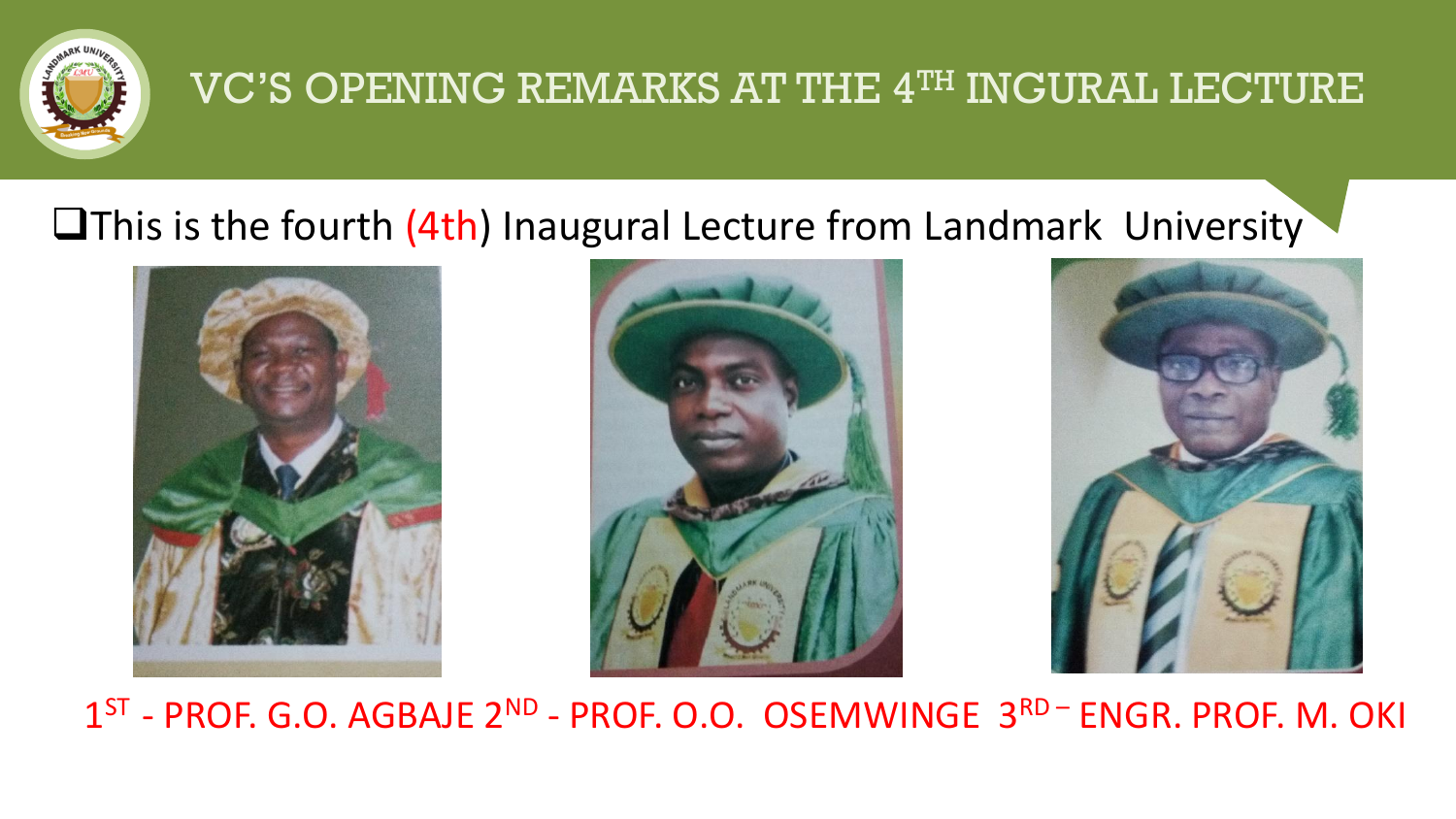

 This is indeed a great day that the Lord has made as we progress in the art of enriching town-gown relationship and boosting research activities among seasoned academics in the University via Inaugural Lecture platform among others.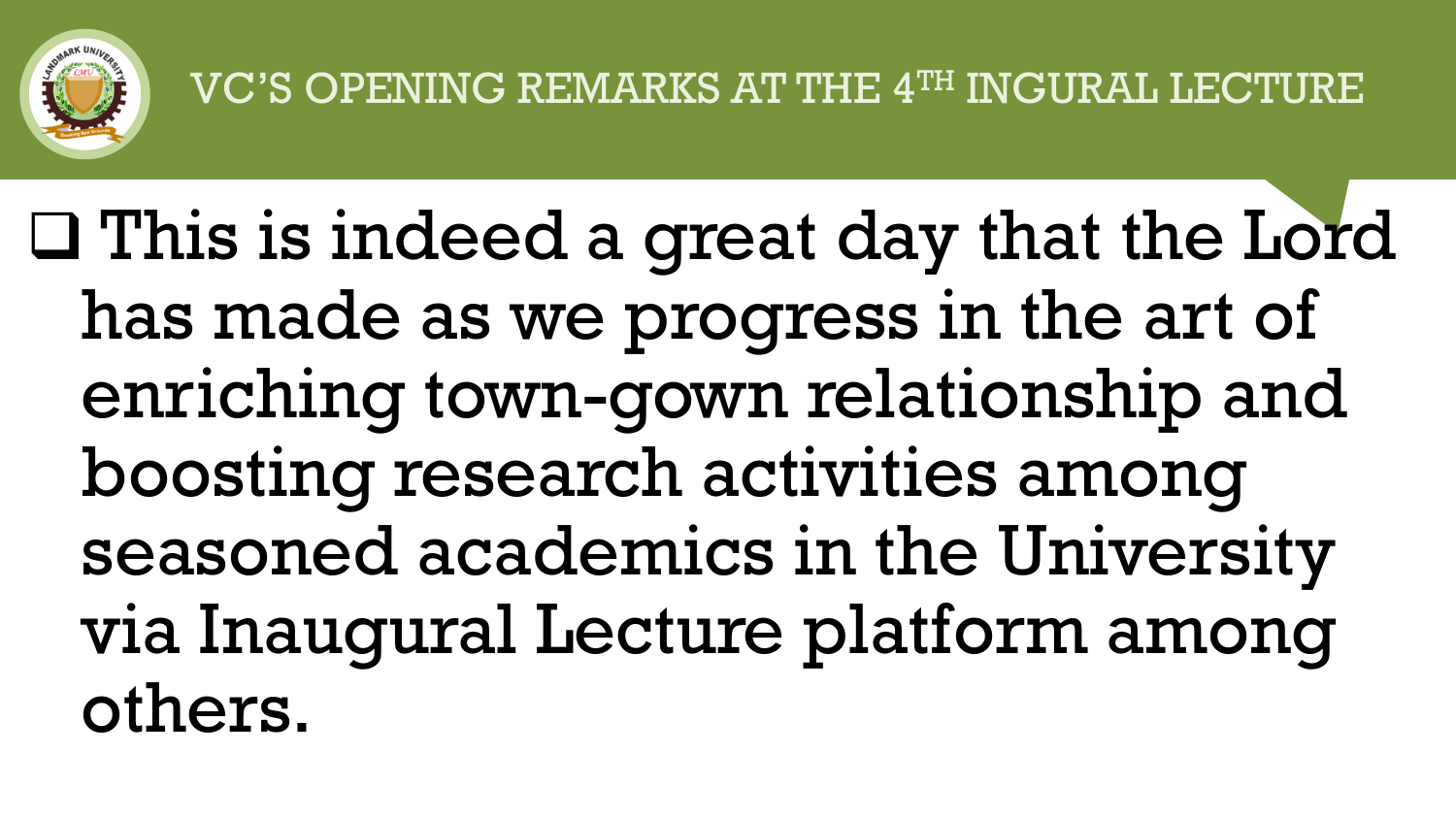

 $\square$  The dictionary meaning of inaugural is **"concerning inauguration"**, the verb of which is **"to inaugurate"** which in turn means

- $\triangleright$  to introduce (someone important) into a new place or job by holding a special ceremony,
- $\triangleright$  to start (a public affair) with a ceremony; or
- $\triangleright$  to be the beginning of something (especially an important period of time).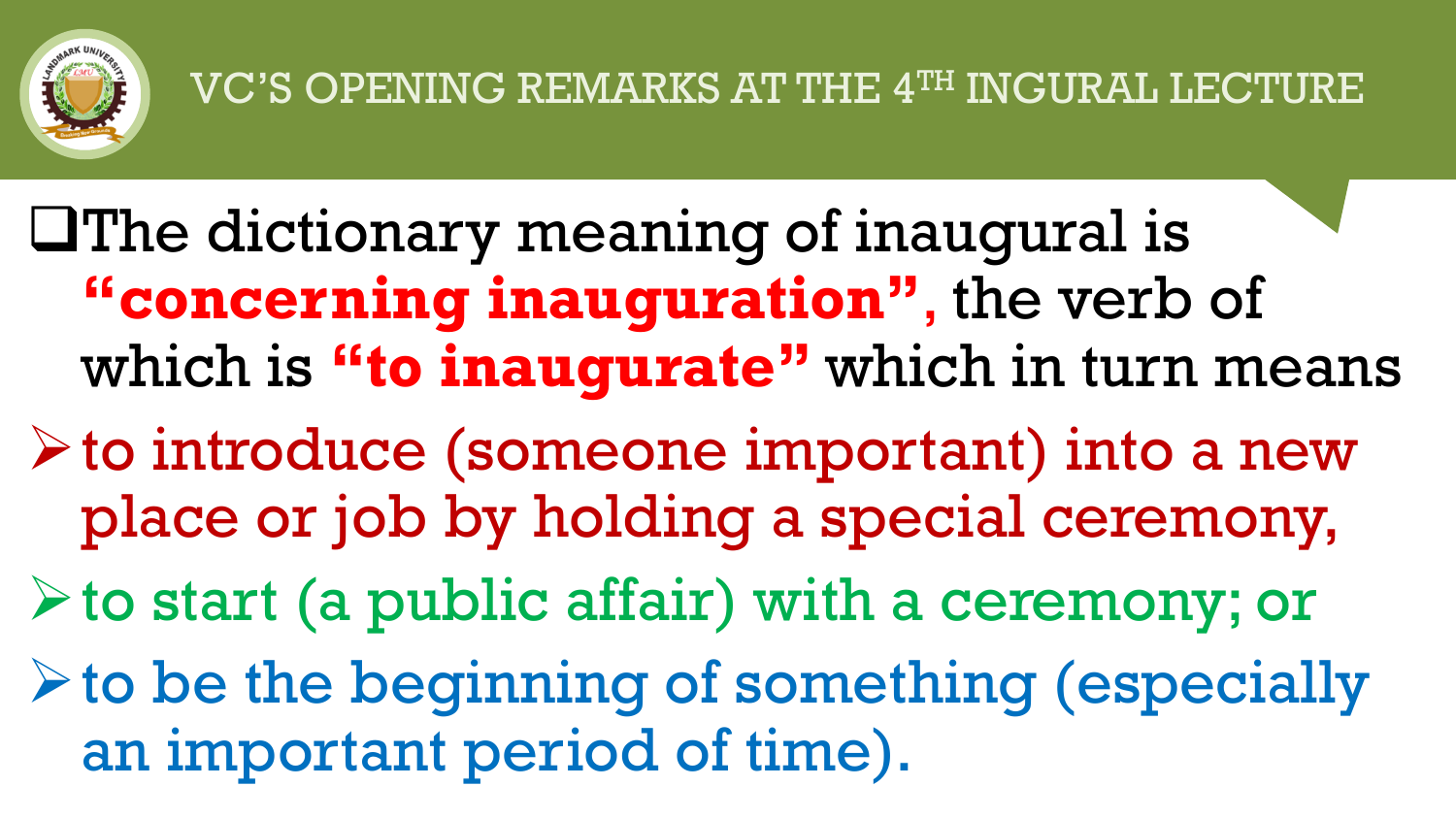

- An Inaugural Lecture is an essential feature of an academic institution.
- $\Box$  It is an opportunity for a new Professor to showcase his or her claim to scholarship.
- $\Box$  It is an occasion of significance in an academic career as it provides a forum to inform colleagues, the academic community and the general public of his/her work to-date including current research and future plans.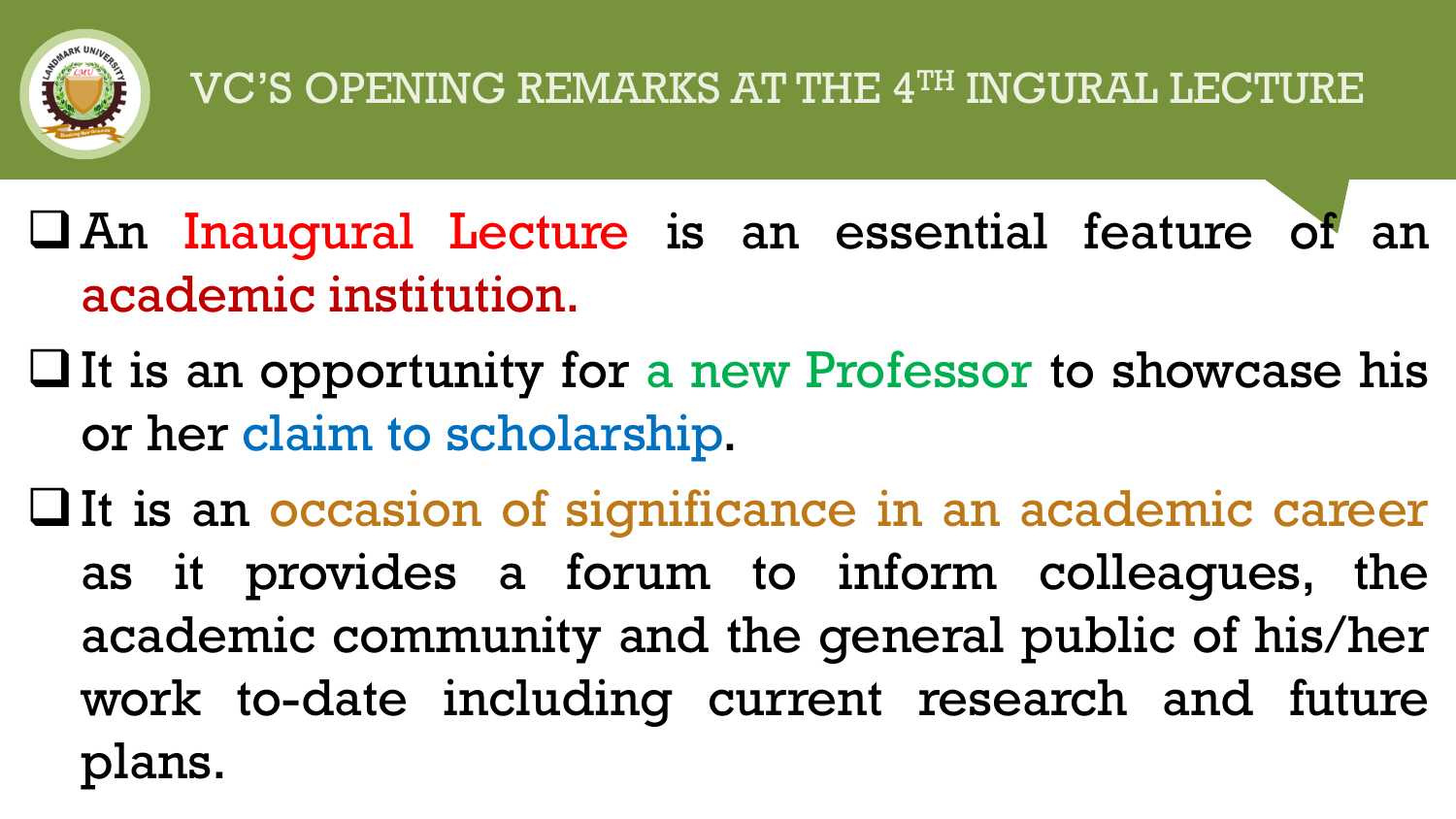

- $\Box$  The Inaugural Lecture series therefore makes an important contribution on the role of the University within the wider community as a forum for public enlightenment.
- $\Box$  Our Inaugural Lecturer of today is a

Professor of Production Economics

 $\Box$  In the Department of Agriculture, whose well-chosen topic is bound to wet the appetite of everyone interested in the Agricultural Sustainability.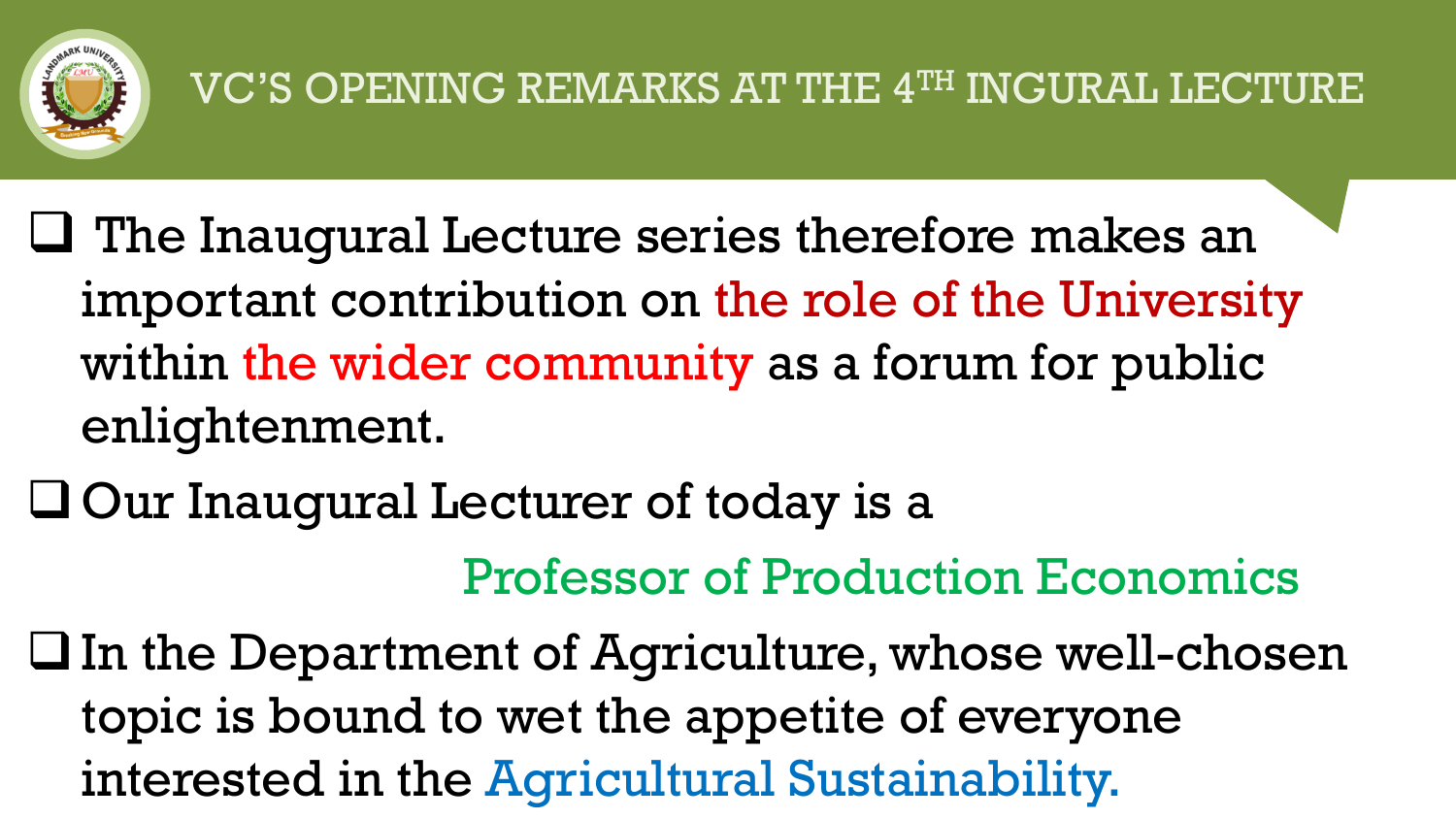

- Landmark University is unrelenting in demonstrating her viability and ability to change and to induce change via research contributions to the sustainable development and improvement of society at specific platforms.
- We deeply appreciate the Chancellor and Chairman, Board of Regents, Landmark University, Dr David Oyedepo for creating a conducive atmosphere for enquiry and scholastic breakthroughs, thereby raising a cream of academic professors, pushing frontiers of knowledge and driving academic excellence.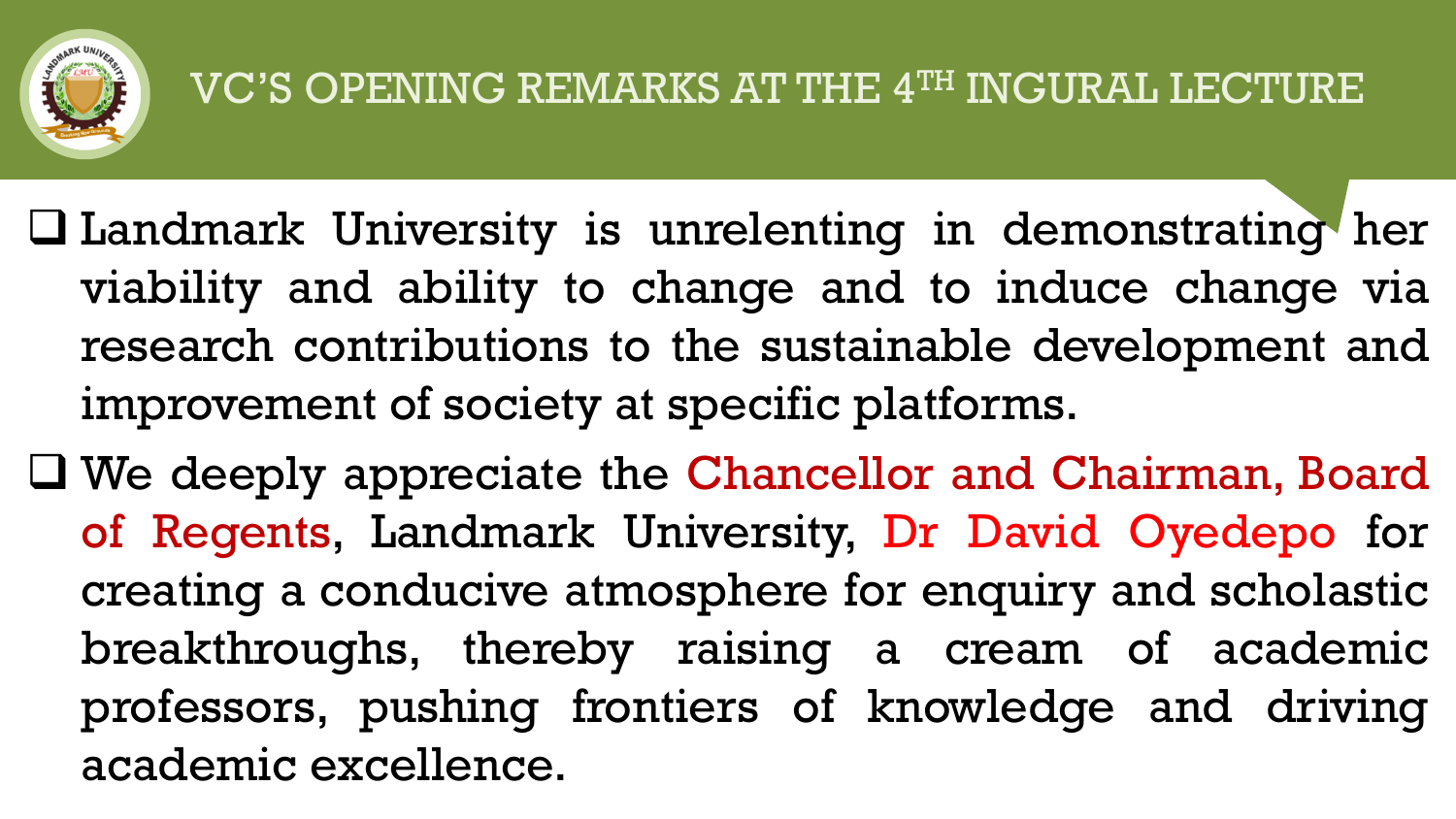

 $\Box$  It is on this note I will like to congratulate:

# Professor O. M. Bamiro

 $\Box$  For his academic prowess culminating in the delivering of his Inaugural Lecture today and by so doing, fulfilling his academic obligation to the University and the public, addressing the subject matter:

*"Roadmap to Canaan: Production Efficiency and Integration in Agribusiness.*